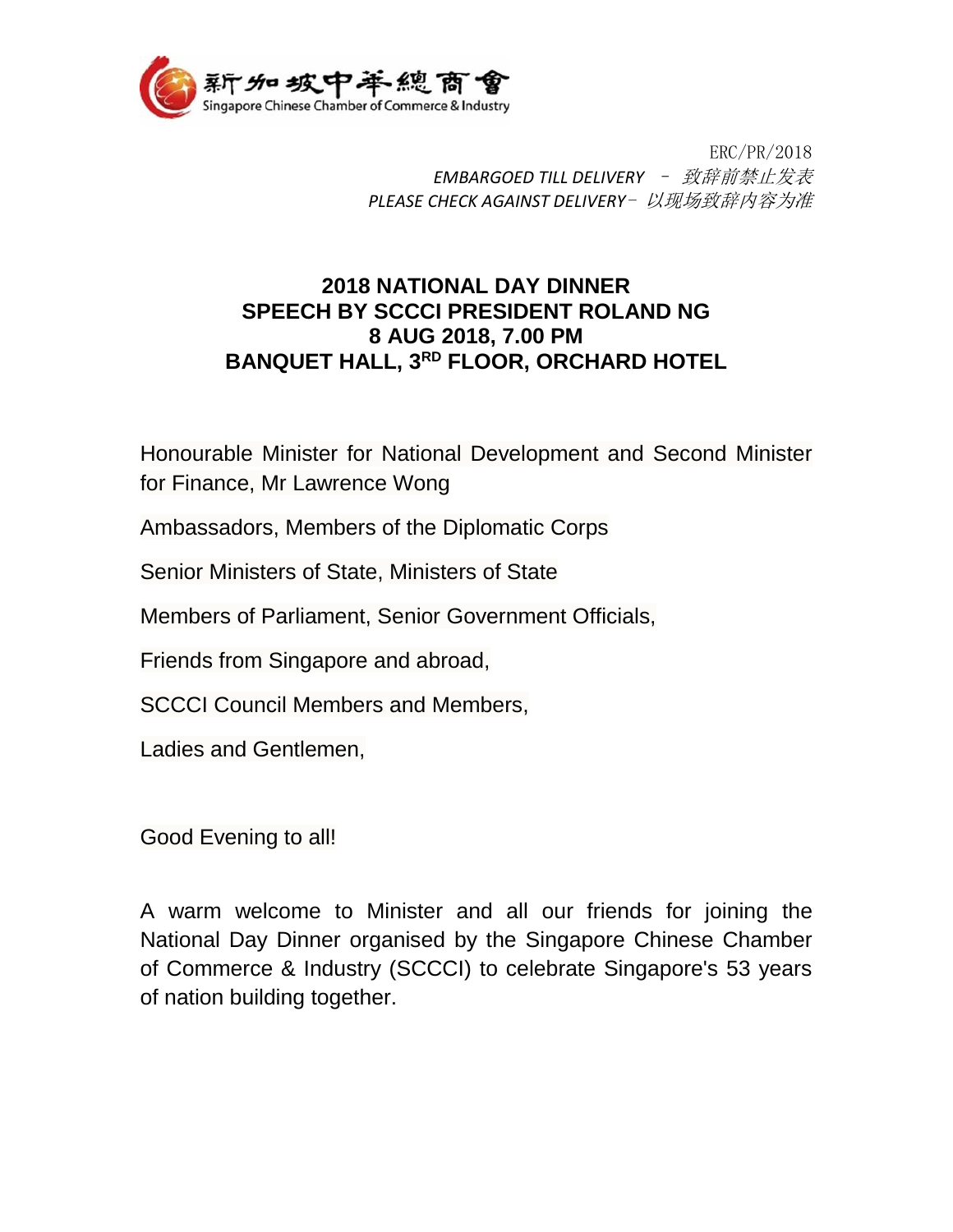

Singapore has achieved tremendous success in economic and social development with our people are gainfully employed and living happily. We attribute this to the hard work and commitment of our forefathers, fulfilling their responsibilities in the nation building. We want to express our deepest appreciation and salute to their dedication.

The successful hosting of the Trump-Kim Summit has not only demonstrated our strengths in diplomacy, but also reflects our long-standing commitment to be open, inclusive, and innovative, accruing Singapore's influence on the international stage. This achievement also stems from our unwavering effort in building our defense capabilities and guarding against internal threats. Our Pioneer Generation from all races have given their strong and undivided support to achieve glowing accomplishment on the road of nation-building. We should learn and emulate their spirit of devotion to country and pass on this on to the next generation.

Singapore's Founding Father Lee Kuan Yew once remarked: "The history of the SCCCI reflects the history of Singapore." SCCCI has grown and developed alongside with Singapore. We actively respond to the government's call to lead our businesses to work together for greater prosperity in our commerce and industries. We also emphasise cultural heritage and promote the four essences of the Chinese Entrepreneurs Spirit, namely, "Integrity, Loyalty, Giving back to Society and Innovation".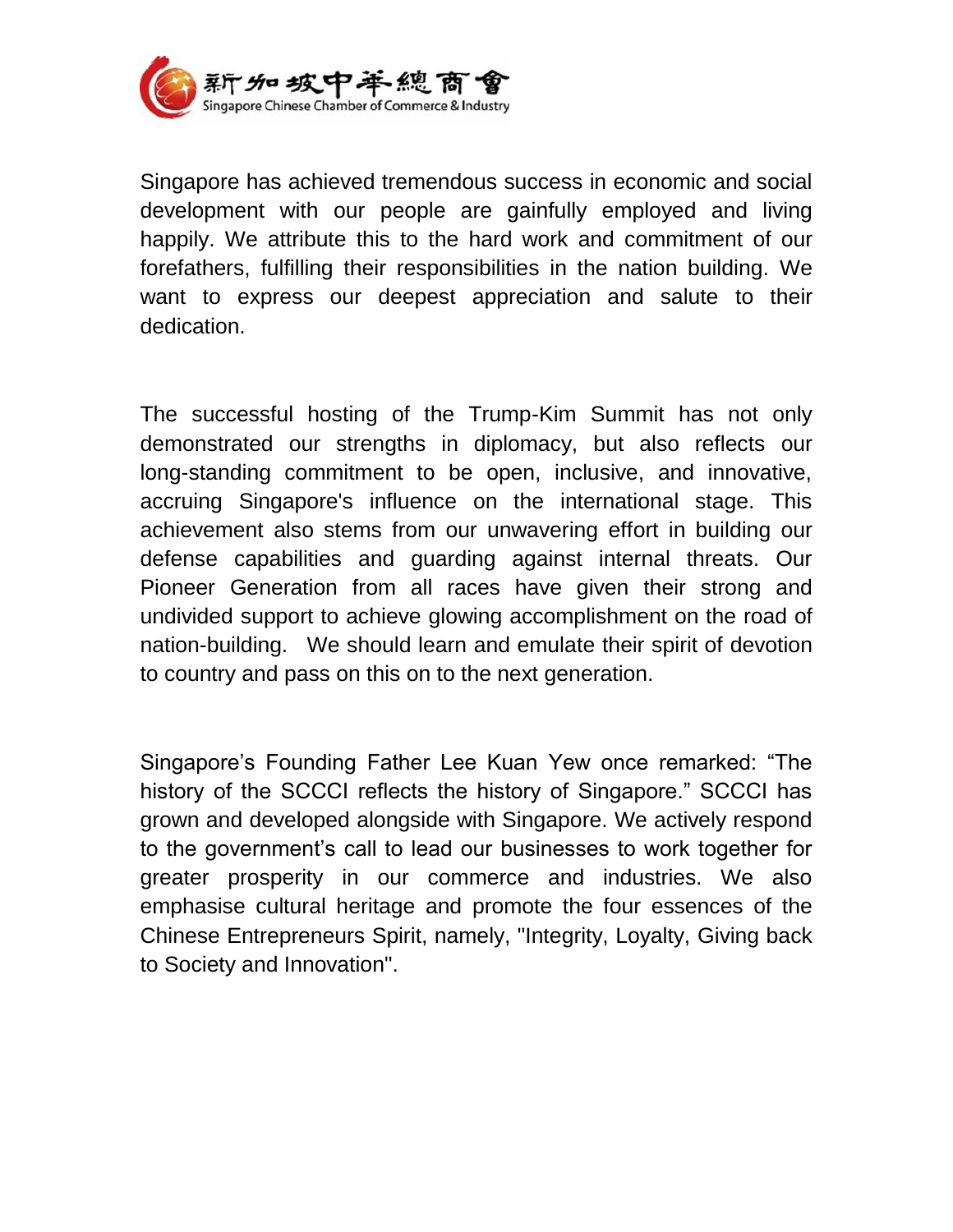

Integrity is the invariable ethos behind the success of Chinese Entrepreneurs. It is also the crucial element for sustainable enterprise development.

Loyalty is one of the most important ingredients underlying SCCCI's annual activities. These include the rededication ceremony on SAF Day and the War Memorial Service to commemorate civilian victims during the Japanese Occupation. Through these events, we remind our people not to forget lessons from history and foster devotion towards our country among the younger generation.

"Giving back to Society" is a social commitment that the SCCCI has always abided by in Chamber's 112-year journey. The Chamber not only actively contribute to the welfare of trade associations and members, but also support government's social and cultural efforts. The SCCCI gives out scholarships to different races and groom bilingual and bicultural talents. We also encourage scholars to give back to the society in various ways upon their graduation.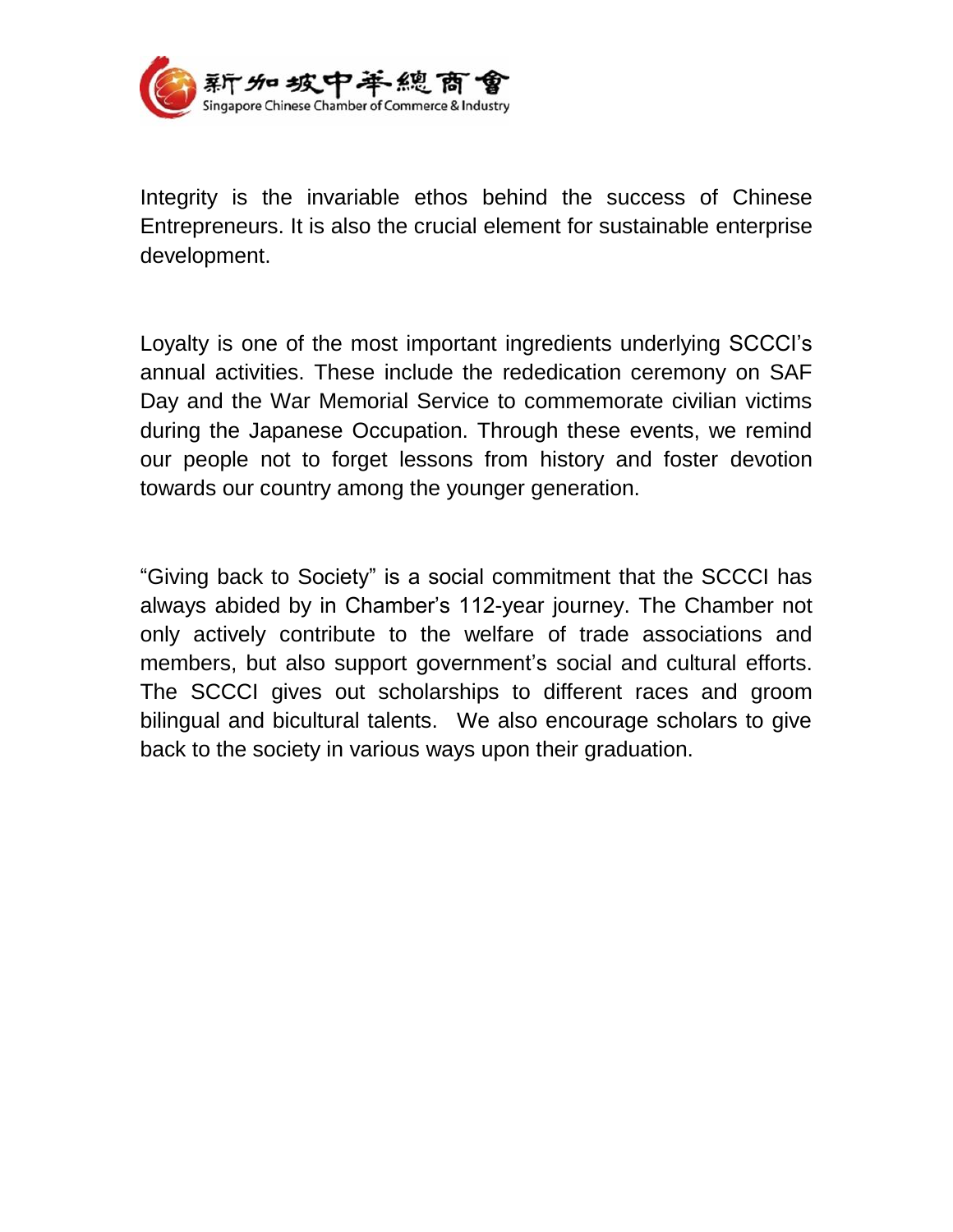

Innovation is the vital dynamism for national and business development. We know that only through constant innovation could we keep abreast of the times and avoid obliteration. Therefore, leveraging digital technology to enhance efficiency and creating greater impact is an important task for the SCCCI. The Chamber has formulated a digitalisation plan in collaboration with trade associations to help the small and medium enterprises to leverage on digital technology to internationalise. Next week, we will be organising our flagship event, the SME Conference, to help our businesses network and gather more insights for business development, transformation and prosperity.

We are also resolute in building international connections. In the last two months, we visited Sri Lanka and Guangxi, key nodes in the Belt and Road Initiative (BRI) to help push Singapore brands onto the world stage.

Ladies and Gentlemen, this is the best of times and this is also an era of smart transformation. No matter how the world evolves, as long as we stand on the solid foundation of our forefathers, stay united, and overcome challenges together, I believe Singapore and our future will always be bright.